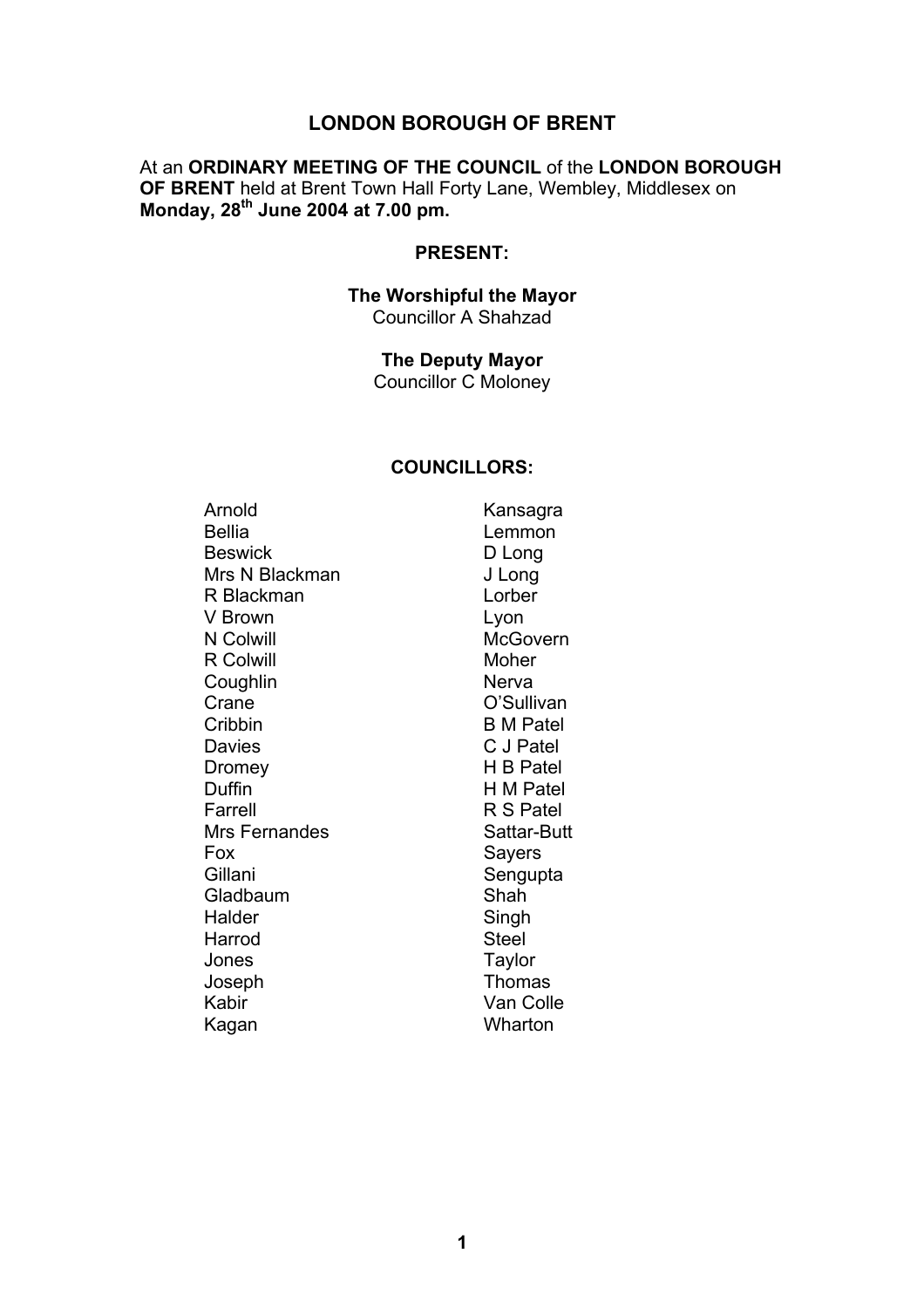## 1. **Apologies for Absence**

Apologies for absence were submitted on behalf of Councillors Freeson, Fiegel, John, Rands, Thompson and Zakriya.

#### 2. **Minutes of Previous Meeting**

RESOLVED:-

that the minutes of the meetings of full Council held on 12<sup>th</sup> May (Annual Meeting), 17<sup>th</sup> May (Special Meeting) and 17<sup>th</sup> May (Extraordinary Meeting) 2004 be confirmed as true and correct records.

#### 3. **Declarations of Interest**

There were none at this meeting.

#### 4. **Mayor's Announcements**

The Mayor congratulated Councillor R Blackman on his election as Greater London Authority Member for Brent and Harrow, local resident Ken Livingstone on his re-election as Mayor of London, Dr Anba Farhan-Ali, Director of Refugees Into Jobs, on being awarded the MBE, Lola Oni, Director of Brent Sickle Cell and Thalassaemia Centre on being awarded an OBE, and Susan Palmer of Kilburn who was awarded the OBE for services to National Heritage.

The Mayor placed on record his appreciation of the services rendered by Toby Harris at the London Assembly over the last four years.

The Mayor reported with regret the recent deaths of Mr Alan Blatt, former tenant leader of Chalkhill, and former Councillor Norman Mikardo who was Councillor for Tokyngton Ward from 1978 to 1982.

The Mayor was pleased to announce that the Cardinal Hinsley Roman Catholic School had been taken out of 'special measures' and congratulated the head teacher, Geraldine Freear.

The Mayor reminded the Council of his Civic Service to be held on  $4<sup>th</sup>$ July at 11.00 am at Jamia Masjid and Islamic Centre, to which all members were invited.

Councillor R Blackman returned thanks for the congratulations he had received on being elected London Assembly member for the Brent/Harrow constituency and undertook to serve for the benefit of the Council as well as London.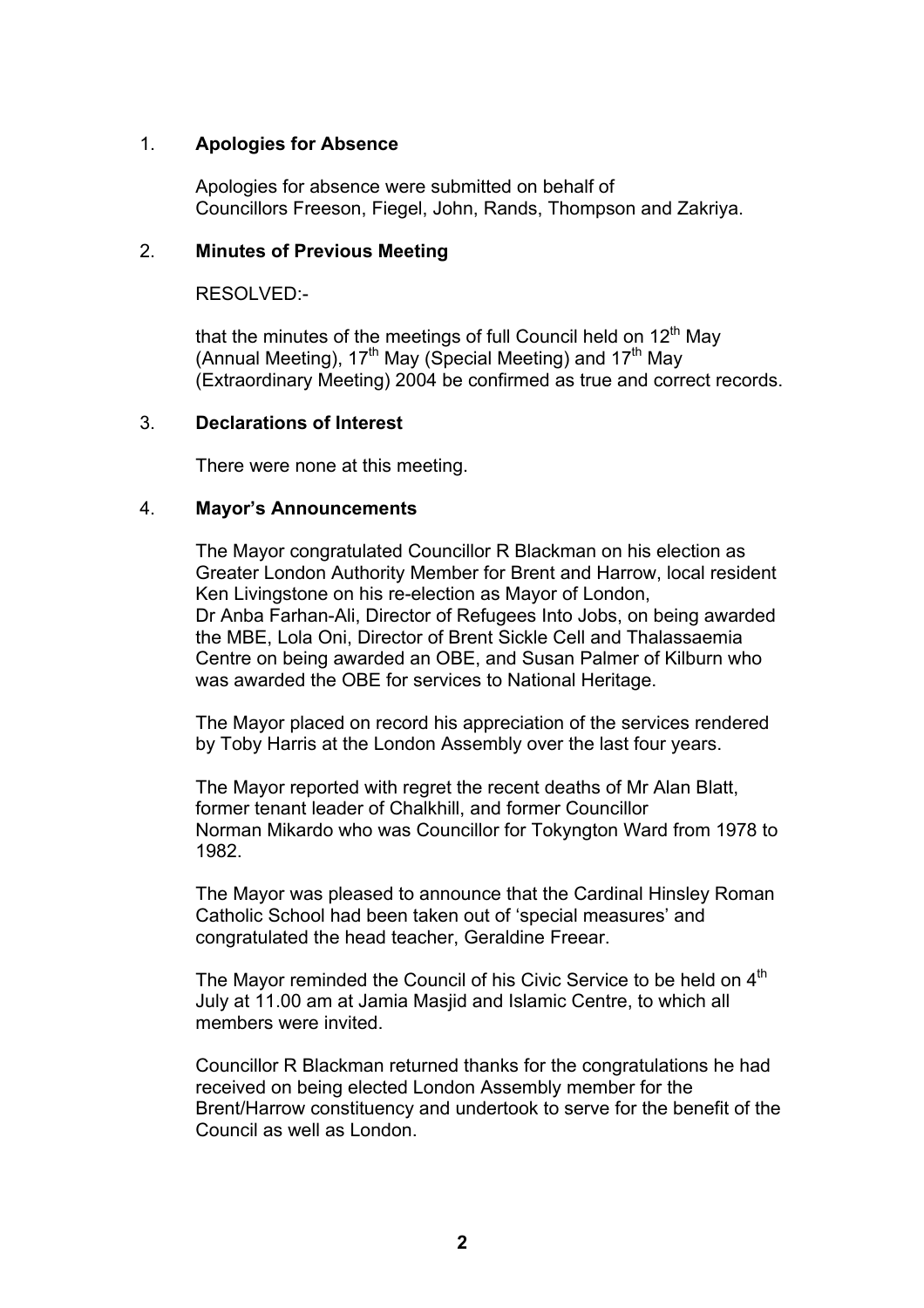## 5. **Procedural Motion**

The Council considered a procedural motion that was circulated and moved by Councillor Coughlin.

RESOLVED:-

that for the debate on Summons item 6, *Ward Working in Brent Pilot Scheme,* a time of 45 minutes be allowed for the debate at the end of which the Deputy Leader will be invited to conclude the debate and the matter, taking account of the motions submitted, will be put to the vote. Each Member shall be entitled to speak for up to 3 minutes. Any speaker wishing to move a motion or amendment to a motion may only do so during their time limited contribution.

## 6. **Improving Brent Action Plan 2004/06**

The report presented to the Council introduced the Improving Brent Action Plan 2004/06 which had been separately circulated to all Members in the form of a booklet. The plan set out the key targets and actions that Brent Council would undertake over the next two years in order to deliver the second phase of the Corporate Strategy 2002/06 and achieve an excellent Comprehensive Performance Assessment (CPA) rating during 2006.

In accordance with Standing Order 46(a), Councillor Coughlin moved that one speaker from each party be permitted to speak on this item.

Councillor D Long introduced the action plan and stated that the Improving Brent programme had come a long way since its launch in September 2000. He pointed out that the programme was not only aimed at staff but also included the Member Development programme and he urged Members to take advantage of the opportunities this provided. Councillor Long acknowledged the work put in by officers to produce the action plan and commended it to the Council.

In response it was put to the meeting by Councillor Lorber that the crucial part of the action plan was the reference to Council performance and he questioned the Council's ability to deliver high performing services by making reference to areas of performance where improvements still needed to be made.

RESOLVED:-

- (i) that one speaker from each party be permitted to speak on the item before moving to the vote on the recommendation;
- (ii) that the Improving Brent Action Plan 2004-06 be endorsed.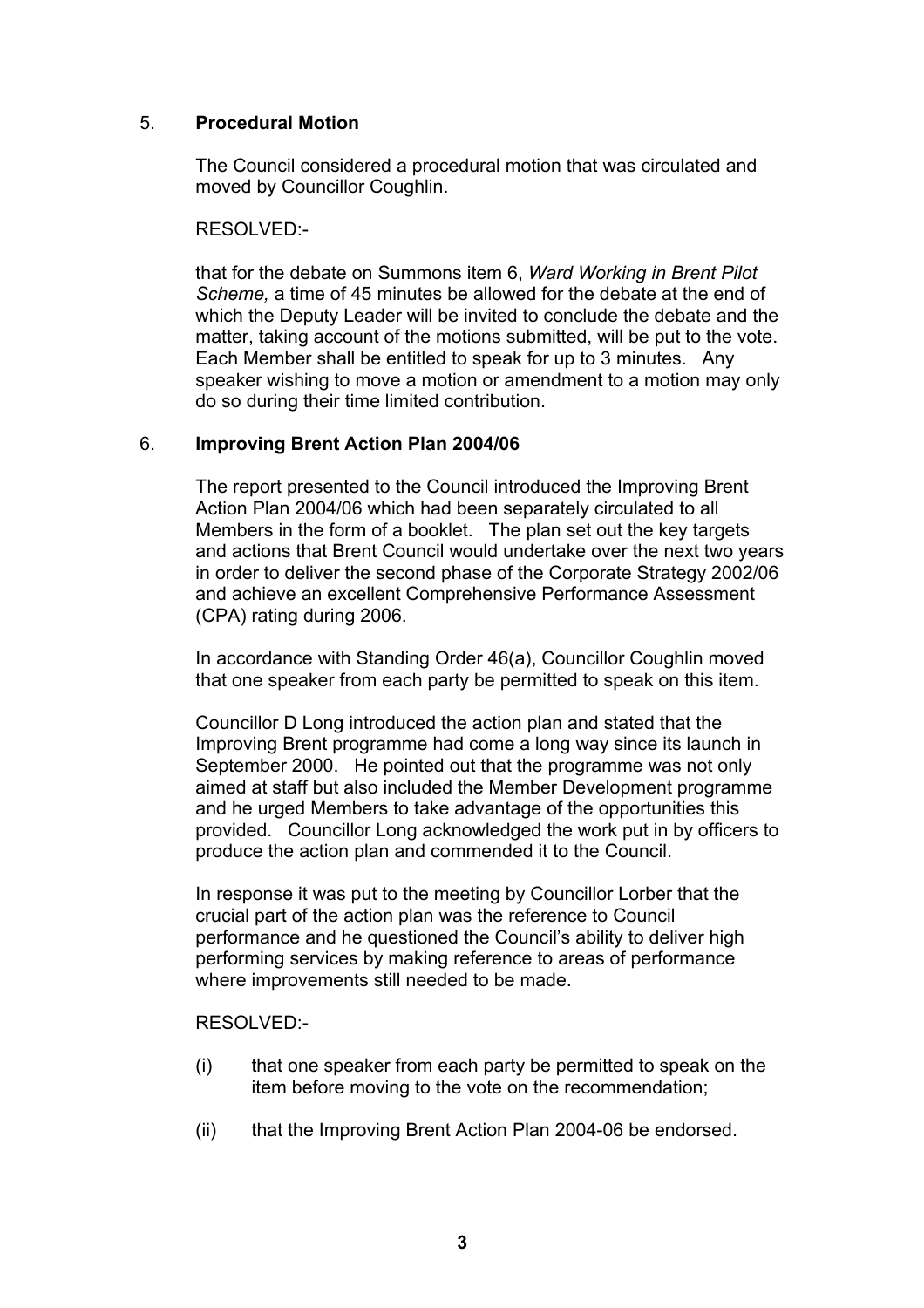## 7. **Ward Working in Brent – Pilot Scheme**

Councillor Kagan introduced the item and explained that the proposals aimed to complete the reinvigoration of local democracy in Brent and addressed the need to engage with local community interests to a larger extent.

She submitted that the balance between achieving the Council's strategic aims and improving the quality of life for local residents could best be struck by strengthening the role of ward councillors. The proposals aimed to do this. The production of ward plans would ensure that Executive decisions were informed by local reality and in time would influence the Council's budgetary programme. Councillor Kagan moved the recommendations contained in the report from the Leader.

Some Members claimed that the proposals amounted to a form of 'gerrymandering' because they supported Members' activities within certain wards that might be viewed as marginal for the next municipal election. It was stated that it was not appropriate for officers to support Members in this way without further discussion by all parties to ensure any such proposals had general support.

Councillor Lorber stated that the proposals had been the subject of discussion within the Labour Group for over one year and were a result of the Labour Party identifying the need for their Councillors to be more visible at a ward level. He felt the proposals were an abuse of power and should be investigated by the District Auditor and Standards Board. Councillor Lorber moved a motion to instruct officers to investigate how the proposals were developed and in the meantime to adopt a '10-point plan' as a way of improving ward working and the participation of the public in Brent's democratic process.

Councillor R Blackman made reference to the report being in the name of the Leader and that the proposals demanded fuller consultation. In the absence of this he was left with the impression that the proposals were designed to direct additional resources into key marginal wards. Councillor Blackman moved that the item be referred to an all-party group with the remit to report back to Council in October 2004 before any resources were provided for the scheme.

Councillor Van Colle moved that the matter be referred to an Overview Task Group. He felt that the Council's constitution was working better now and the lesson learnt from this was that policy agreed by all parties was better than policy put through by one party.

Some Members questioned the role the area consultative forums would perform under the proposals and how the resources to support ward working could be found.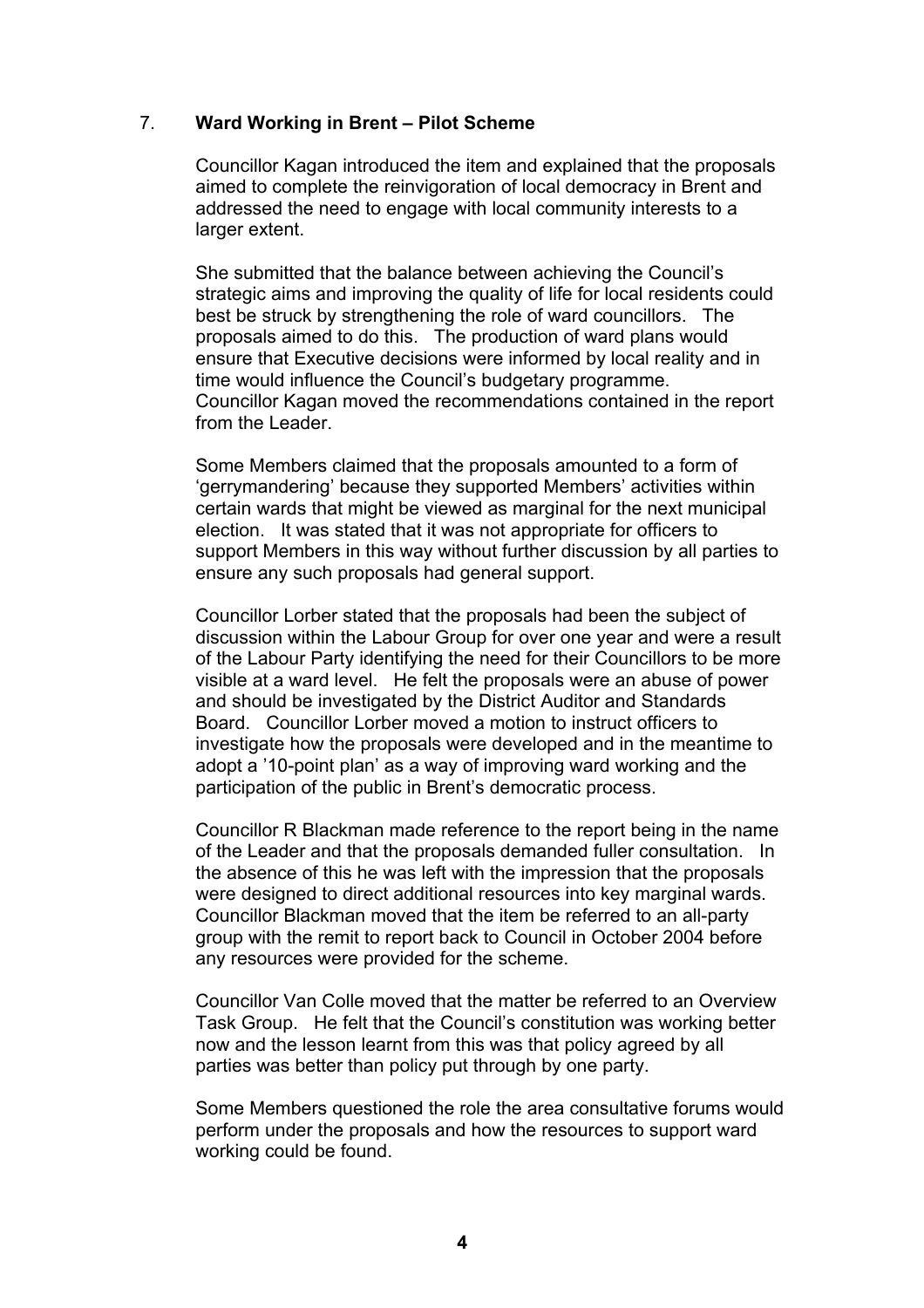An alternative view expressed by members was that the proposals were to be welcomed as a way to better support backbench members in their wards. The fact that it was intended eventually to roll out the proposals to all wards counted against the suggestion it favoured certain wards. It was pointed out that similar proposals already existed in some authorities. It had the prospect of enhancing the opportunity for residents to feed their views into the Council and provide a link between residents and decision-making via ward councillors. This provided an opportunity to create leadership in the community and move away from party political arguments. It provided a real role for backbench councillors and the proposal was to run a trial to see if the mechanics proposed would work.

Councillor Coughlin ended the debate by saying that the proposal was to provide a crucial link between backbench councillors and the operation of the Council with the intention to provide this in all wards for all councillors. In turn this would offer possibilities to improve the quality of life for local residents and to hear the views of local people who knew their local area. All the views expressed would be considered as part of evaluating the pilots.

The motion put by Councillor Lorber was put to the vote and declared LOST.

In accordance with the provisions of Standing Order 48(c), the voting on this motion was recorded as follows:-

**FOR:** Cllr Lorber *(1)* 

**AGAINST:** Cllrs Arnold, Bellia, Beswick, Mrs N Blackman, R Blackman, N Colwill, R Colwill, Coughlin, Crane, Cribbin, Davies, Dromey, Duffin, Farrell, Mrs Fernandes, Fox, Gillani, Gladbaum, Halder, Harrod, Jones, Kabir, Kagan, Kansagra, Lemmon, D Long, J Long, Lyon, Moher, Moloney, Nerva, B M Patel, H B Patel, H M Patel, R S Patel, Sattar-Butt, Sayers, Sengupta, Singh, Steel, Taylor, Thomas and Van Colle *(43)* 

## **ABSTENTIONS:** None *(0)*

The amendment moved by Councillor R Blackman was put to the vote and declared LOST.

In accordance with Standing Order 48(c), the voting on this motion was recorded as follows:-

**FOR:** Cllrs Mrs N Blackman, R Blackman, N Colwill, R Colwill, Duffin, Mrs Fernandes, Gillani, *(16)*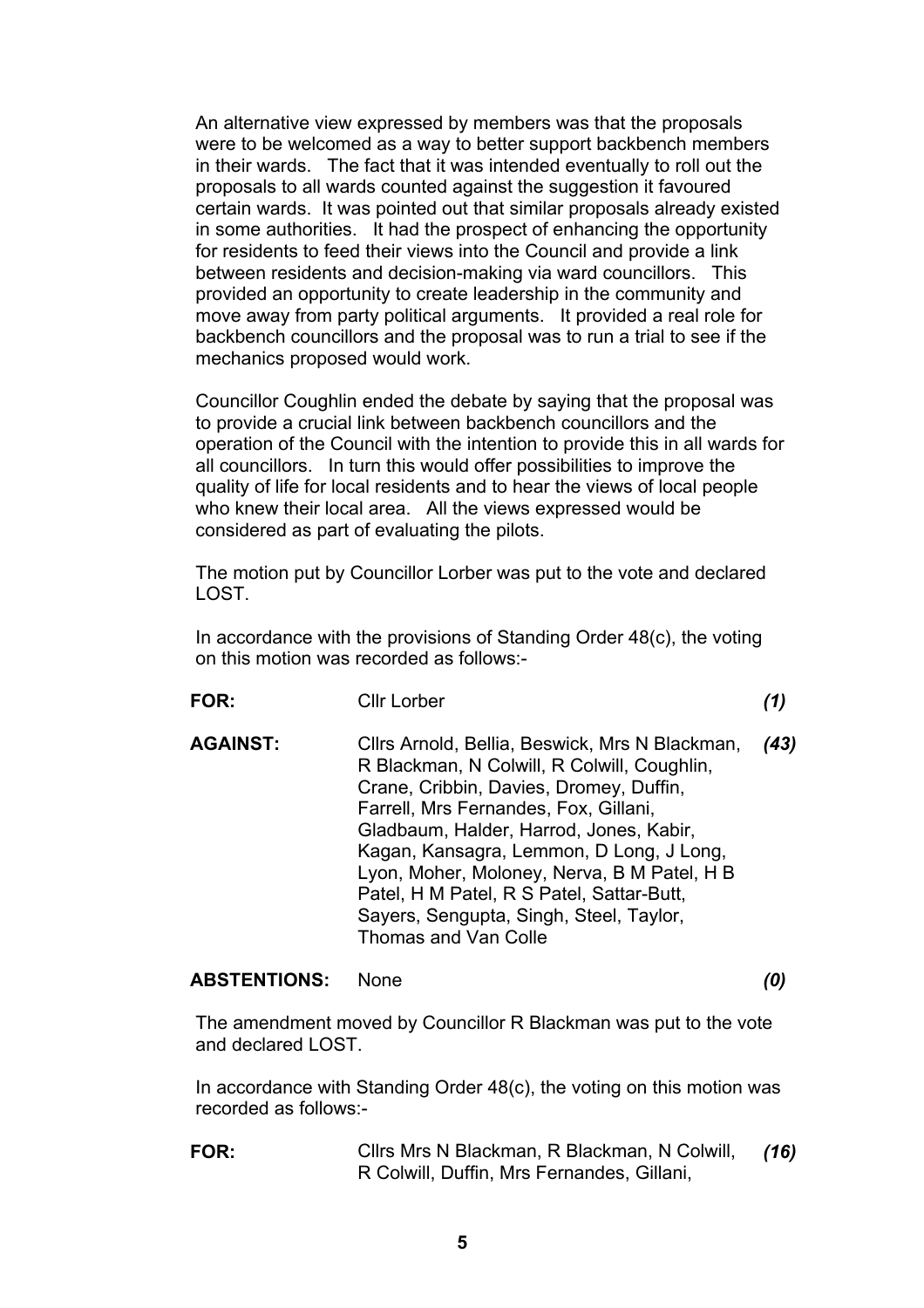Kansagra, Lorber, B M Patel, H B Patel, H M Patel, Sayers, Steel, Taylor and Van Colle

**AGAINST:** Arnold, Bellia, Beswick, Coughlin, Crane, Cribbin, Davies, Dromey, Farrell, Fox, Gladbaum, Halder, Harrod, Jones, Kabir, Kagan, Lemmon, D Long, J Long, Lyon, Moher, Moloney, Nerva, R S Patel, Sattar-Butt, Sengupta, Singh and Thomas *(28)* 

#### **ABSTENTIONS:** None *(0)*

The amendment submitted by Councillor Van Colle was put to the vote and declared LOST.

In accordance with Standing Order 48(c), the voting on this motion was recorded as follows:-

- **FOR:** Cllrs Mrs N Blackman, R Blackman, N Colwill, R Colwill, Duffin, Mrs Fernandes, Gillani, Kansagra, B M Patel, H B Patel, H M Patel, Sayers, Steel, Taylor and Van Colle *(15)*
- **AGAINST:** Cllrs Arnold, Bellia, Beswick, Coughlin, Crane, Cribbin, Davies, Dromey, Farrell, Fox, Gladbaum, Halder, Harrod, Jones, Kabir, Kagan, Lemmon, D Long, J Long, Lyon, Moher, Moloney, Nerva, R S Patel, Sattar-Butt, Sengupta, Singh and Thomas *(28)*

## **ABSTENTION:** Cllr Lorber *(1)*

The recommendations in the report were put to the vote and declared CARRIED.

In accordance with the provisions of Standing Order 48(c), the voting on this was recorded as follows:-

**FOR:** Cllrs Arnold, Bellia, Beswick, Coughlin, Crane, Cribbin, Davies, Dromey, Farrell, Fox, Gladbaum, Halder, Harrod, Jones, Kabir, Kagan, Lemmon, D Long, J Long, Lyon, Moher, Moloney, Nerva, R S Patel, Sattar-Butt, Sengupta, Singh and Thomas *(28)*  **AGAINST** Cllrs Mrs N Blackman, R Blackman, N Colwill, R Colwill, Duffin, Mrs Fernandes, Gillani, Kansagra, Lorber, B M Patel, H B Patel, H M Patel, Sayers, Steel, Taylor and Van Colle *(16)*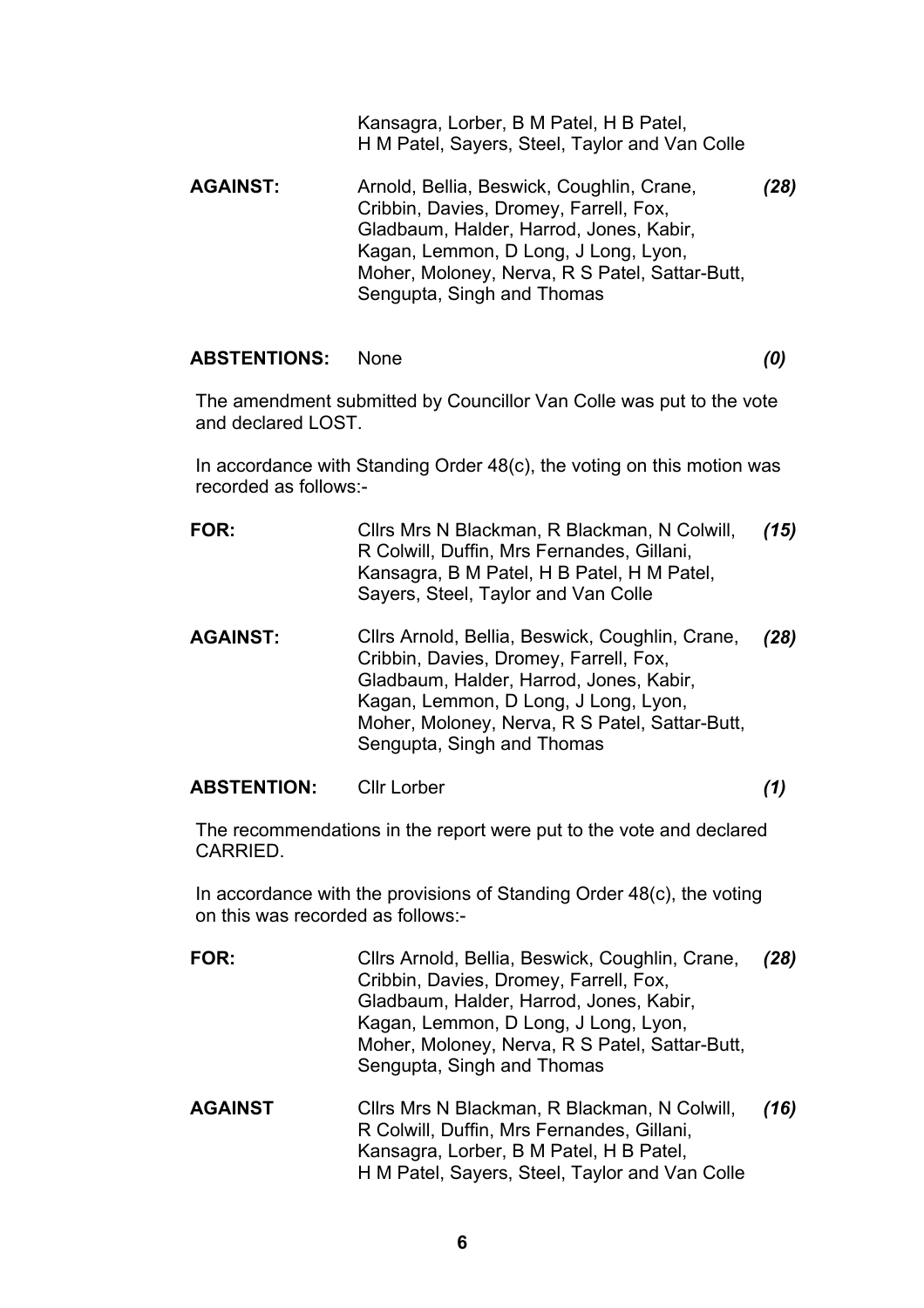### **ABSTENTIONS:** None *(0)*

RESOLVED:-

- (i) that the pilot arrangements for Ward Working in Brent, as set out in Section 2 of the report of the Leader be agreed;
- (ii) that the decision of the Executive to agree virements amounting to £230,000 in order to fund the pilot arrangements be concurred with.

#### 8. **Question Time**

Questions submitted under the provisions of Standing Order 39 had been circulated together with written responses from respective Lead Members. Members were invited to ask supplementary questions.

The following two questions had been selected by the Leader of the Conservative Group.

### *Refuse Collection Service*

The question from Councillor R Blackman asked whether Onyx were using old vehicles that frequently broke down and what action was being taken to resolve the unacceptable poor service. Councillor Blackman pointed out that refuse collection was a basic service all residents expected to receive and that his office had been inundated with complaints about the standard of service. In a supplementary question, he asked what the problem was concerning the Onyx Contracts Manager?

Councillor Jones (Lead Member for Environment and Planning) replied that there had been frequent changes of staff and a lack of action by the contractor. A meeting had recently been held at the Alperton Depot to address the problems with the contract. She was well aware that parts of the borough had received a less than satisfactory service and it had been made known to the contractor that the Council expected an action plan for improvement to be put in place. Regular monitoring meetings would be held.

#### *Wembley Parking Scheme*

The second question selected by the Leader of the Conservative Group was from Councillor Van Colle asking if the Wembley parking scheme would be imposed even if the residents rejected it. Councillor Van Colle stated that it appeared the Council had managed to upset all interested parties with its consultation and that the consultation was confusing and failed to put forward options. In his supplementary question, Councillor Van Colle asked if there was a plan B?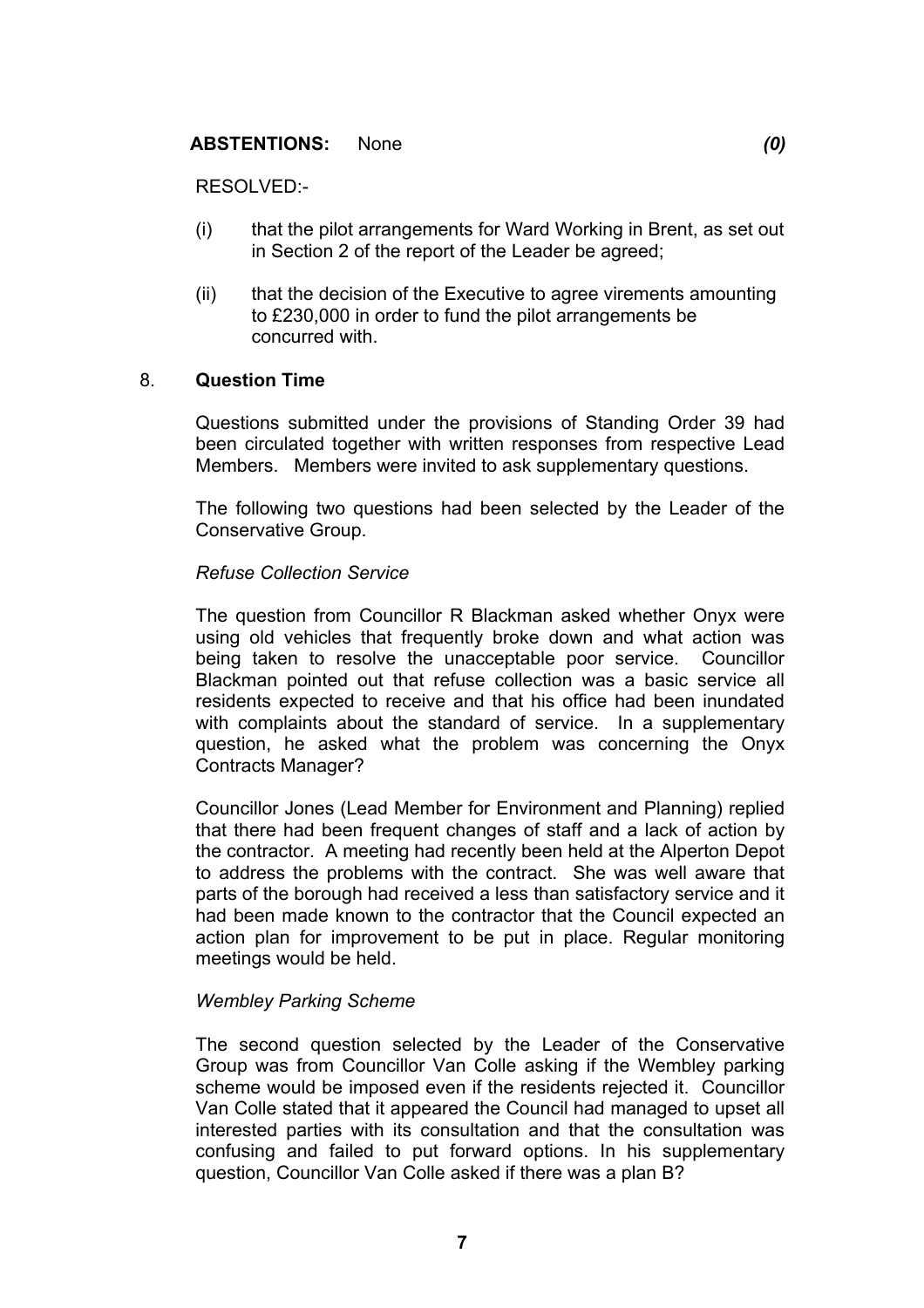Councillor Jones (Lead Member for Environment and Planning) responded by saying that plan B was to wait to see what the outcomes of the consultation brought. The Council would analyse all the responses to see what it was that people wanted. She pointed out that there was room on the consultation form to add personal comments.

The next question had been selected by the Leader of the Liberal Democrat Group.

#### *Applications for Blue Badges*

The question from Councillor Lorber himself, regarded the outcomes of dealing with applications for Blue Badges over the last 12 months. As a supplementary question, Councillor Lorber asked why the Council could not accept the word of a qualified GP rather than put people through an assessment and asked the Lead Member to urgently review the Council's policy.

Councillor Fox (Lead Member for Social Services) took the opportunity of paying tribute to the Blue Badge Team. He replied by reminding Members that up until a few years ago 89% of badges were issued under discretionary powers which led to many being wrongly issued. The Council now used Government criteria and a large number were issued automatically. Nevertheless the problem of issuing badges to people that did not qualify for them had to be addressed and the Blue Badge Team operated an assessment as fairly as possible. Councillor Fox assured Members that this would be kept under review.

There then followed three questions selected from Labour backbench members.

#### *MMR Vaccine*

Councillor Nerva had asked how the take up of the MMR vaccine in the Kilburn and Kensal area was being promoted and how the local schools were being involved. In his supplementary question Councillor Nerva expressed concern at the falling take up rate of the vaccine and asked how the Council could work more closely with the PCT in organising public meetings in the south of the borough, mount publicity campaigns and set targets in schools to increase take up.

Councillor Lyon admitted that the figures on take up were shocking and he had discussed the problem with Dr Paul Preston of the Primary Care Trust (PCT). Councillor Lyon pointed out that Dr Newsome, also from Brent PCT, would be addressing the Health Overview Panel on 5<sup>th</sup> July about the issue. Councillor Lyon admitted that a change of approach was needed and he was aware that the PCT wanted to approach the Education service on addressing this problem and the Council would be looking to support any initiative that came out of this.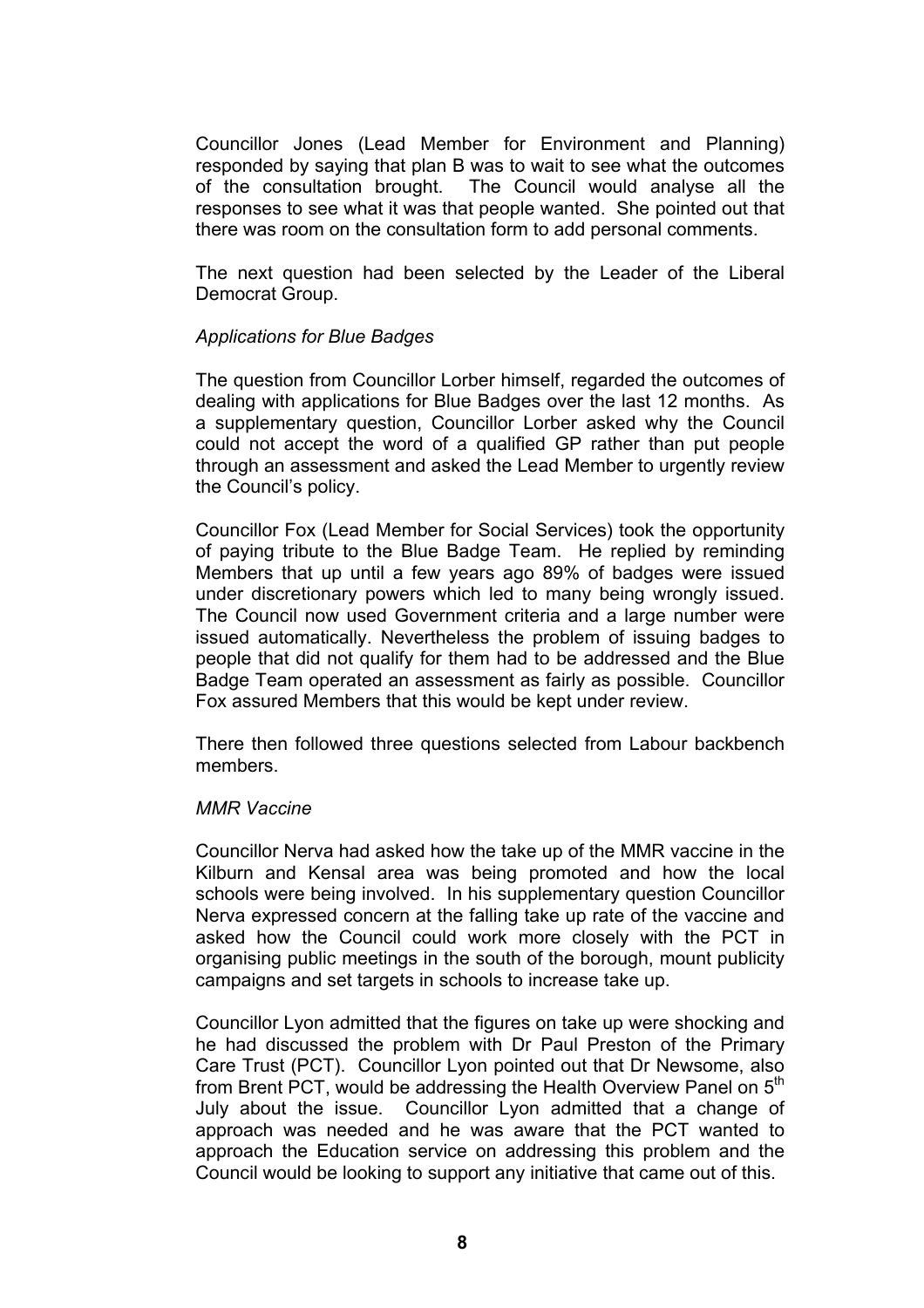### *Housing Purchased under CPO Powers*

Councillor J Long had asked how many empty properties had been made available for housing under the Council's compulsory purchase order policy. In her supplementary question she commented that she had not been made aware of any notices issued to landlords and would appreciate further information on this. She noted that there had been no CPOs since the current policy was agreed with the excuse being lack of resources despite other Councils using the power. Empty properties were a blight and she asked what would be done to implement the Council's CPO policy?

Councillor Thomas replied that Brent was not the only Council to have encountered difficulties in using CPO powers as a mechanism to bring empty houses back into use. Such a course was time consuming and costly. Impending legislation would amend the Council's powers and introduce a power of compulsory leasing of empty property. In the meantime the Council used its powers under the grants system to restore empty properties as homes.

#### *Implementation of the Children Bill*

Councillor Gladbaum had asked what progress had been made on implementing the provisions of the Children Bill. In her supplementary question she referred to the joint presentation by the Directors of Education and Social Services of a few months ago and asked was the time now not right to take the next step and organise a conference or seminar to publicise more generally the developments towards implementation of the Bill. She asked what plans the Executive had on this matter.

Councillor Fox replied that the paramount need was to focus on the needs of children and not get sidetracked into looking at structural change. He stated that after the summer holidays there would be wider consultation undertaken.

There then followed four questions drawn from the general ballot.

#### *Brent Fairtrade Network*

Councillor Lemmon had asked how the successful launch of the Brent Fairtrade Network would be sustained. He acknowledged the positive reply he had received and in his supplementary question asked if urgent action would now be taken towards working out the detail of formally supporting the aims of the Fairtrade Foundation in partnership with all organisations involved.

Councillor Coughlin replied that consideration needed to be given to the practicalities of the Council taking a lead role and to this end he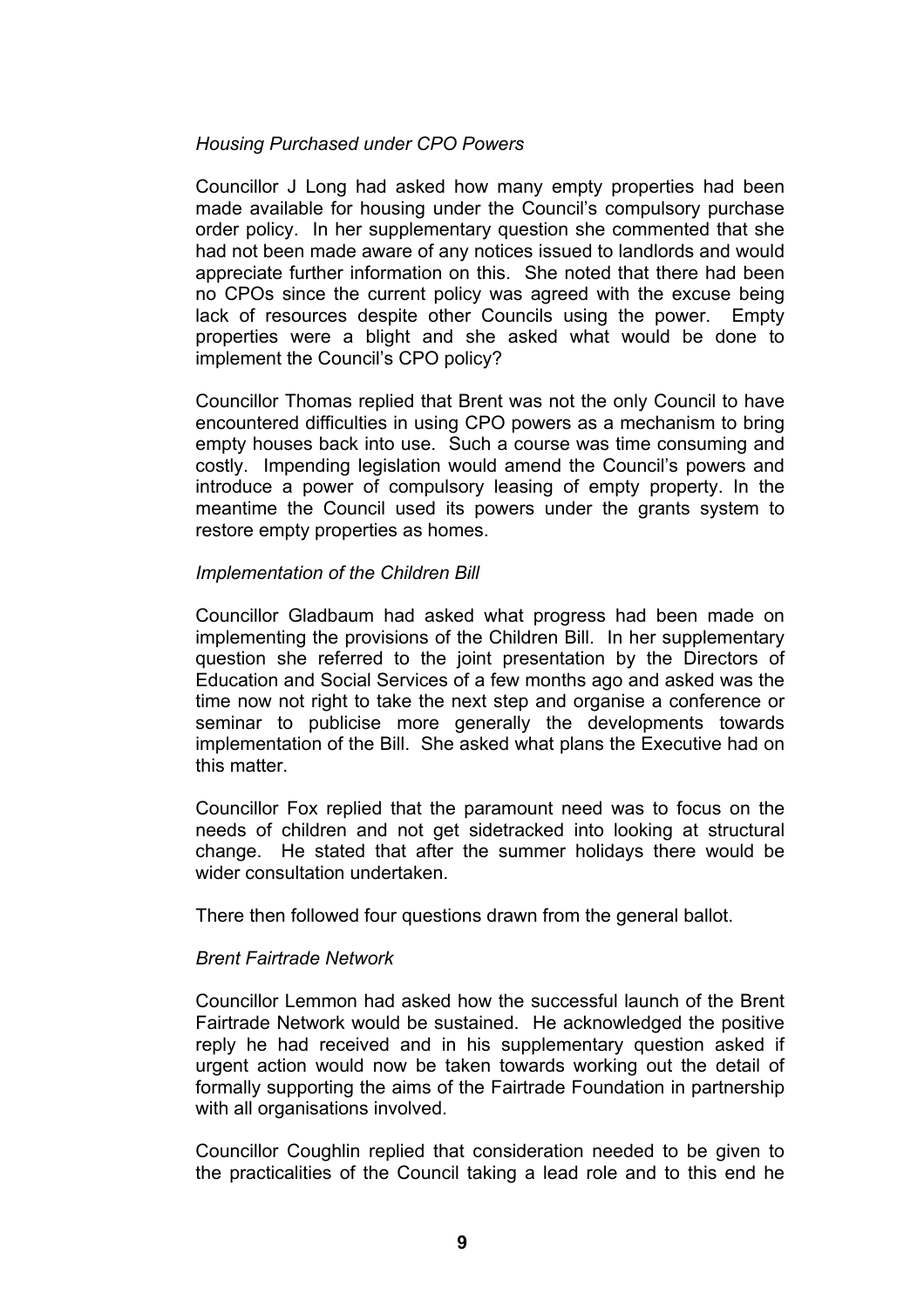and Councillor D Long would be meeting with Councillor Lemmon to discuss the issue further.

## *Resurfacing of Rydal Gardens*

Councillor Taylor had asked when Rydal Gardens would be resurfaced in the light of complaints from residents over the years. He expressed his shock to see in the reply he had received that Rydal Gardens was  $100<sup>th</sup>$  on the list of roads prioritised for resurfacing. In his supplementary question he asked for an increase in the level of spend in Preston Ward and reconsideration of the priority for Rydal Gardens to be resurfaced.

Councillor Jones replied by drawing attention to her initial answer which explained how for the second year running a substantial increase in capital and revenue funding had been provided to enhance the street scene and improve pedestrian and vehicle safety. She was sorry that Rydal Gardens was not higher on the list but pointed out that it was not a road that she had received complaints about. She stated that if it was drawn to her attention she would ask officers to investigate again.

## *Council Policy on Road Re-Surfacing*

Councillor B M Patel had asked about the Council's policy on laying bituminous macadam overlay which appeared to have worn away on some roads and whether frost and rain would erode untreated roads. In his supplementary question he stated that it was vital that the Council's programme included more reconstruction work on roads to make them safer and asked if serious consideration would be given to resurfacing Ennerdale Gardens.

Councillor Jones replied that if she was passed Councillor Patel's written supplementary question she would ensure a response was provided.

## *Transport Funding for Voluntary Groups*

Councillor Mrs Fernandes had asked what positive steps had been taken to assist those groups that had their transport funding taken away. In her supplementary question she asked which of the suggestions covered in the Executive's reply would help the Wembley Glad Club. Councillor Mrs Fernandes added that the club had existed for 37 years for the benefit of disabled people in the 60-90 years age range and without this assistance the club would fold.

Councillor Fox explained that it had been necessary to review the transport grants to ensure those organisations meeting critical or substantial needs of local people were supported. It was for the clubs to demonstrate that they met such needs.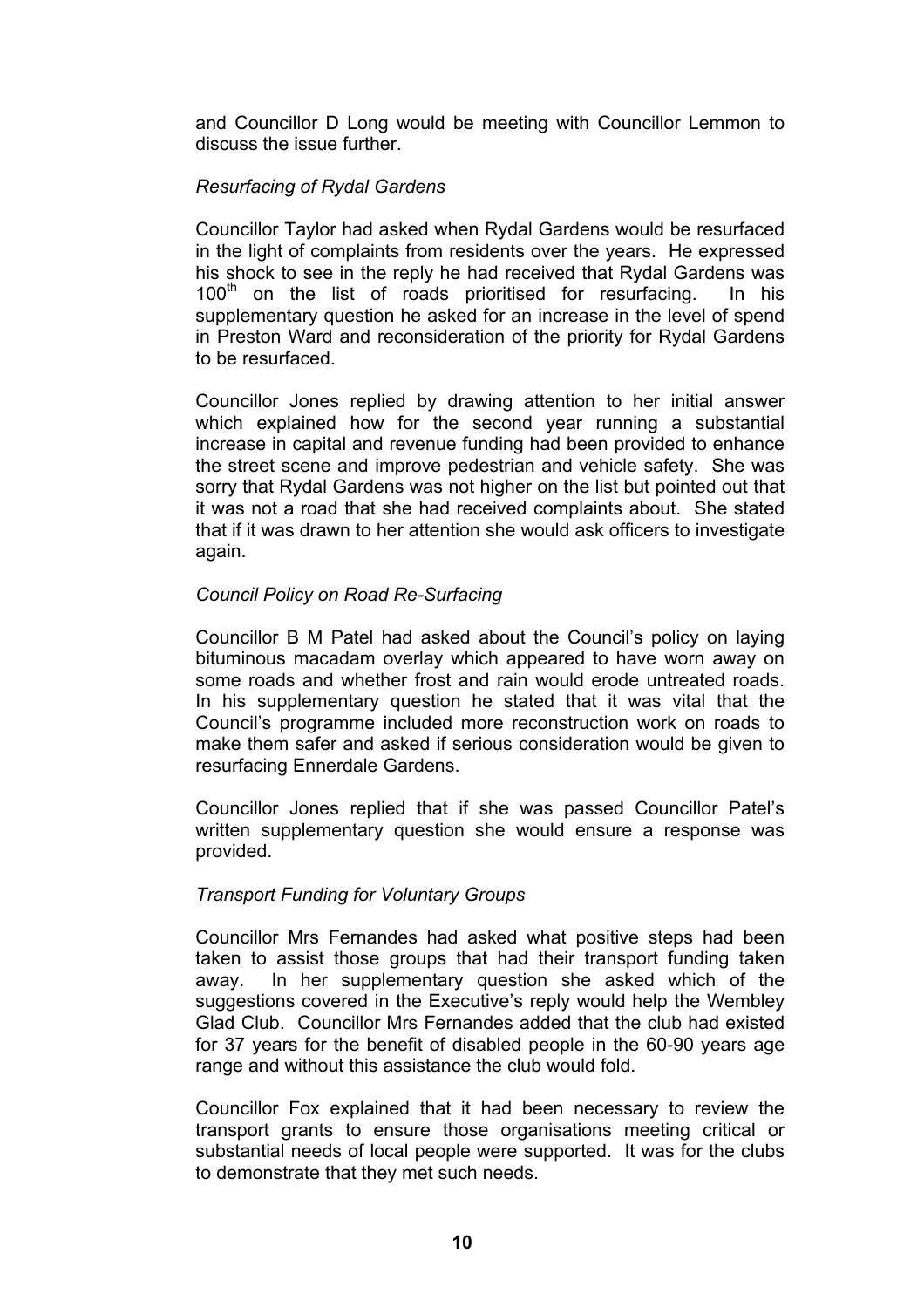## 9. **Report from the Executive**

Councillor Coughlin reported on the following two matters that had been before the Executive at the meetings on  $24<sup>th</sup>$  May and  $14<sup>th</sup>$  June 2004 and moved the recommendations contained in the reports.

## (i) *Treasury Management: Annual Investment Strategy 2004/05*

This report detailed the proposed Annual Investment Strategy for 2004/05.

## (ii) *The Best Value Performance Plan*

This report put forward the final draft of the Best Value Performance Plan. Councillor D Long pointed out the changes in the requirements to produce the plan. He accepted that not all targets were being met but that the Council was determined to improve. However, he felt there needed to be an appreciation of how far the Council had come and that this had been acknowledged by various inspections.

## (iii) *Wembley Stadium*

Councillor R S Patel reported that construction was still ahead of schedule with a completion date of late 2005. All the corporate hospitality boxes had been sold and the premium seating was now being marketed. The arch had been hoisted into place and stood 133 metres tall making it visible across London. The arch was made of British steel and its primary function was to support the 5,000 ton roof structure. Work on the transport infrastructure was proceeding with work at Wembley Park Station underway and plans drawn up for Wembley Stadium Station and Wembley Central Station. Planning permission had been granted for the 42 acre Quintain site.

## (iv) *Stonebridge Schools*

Councillor Lyon drew attention to the work undertaken with the Stonebridge Housing Action Trust to replace the two schools with new high quality modern schools, improve the surrounding open space and provide additional housing. Although final agreement had not yet been reached there was every indication that it would soon be.

### (v) *Launch of Enviro Crime Initiative in Stonebridge on 15th June*

Councillor Jones reported on the successful launch of the initiative at St Raphael's where lots of activities had taken place.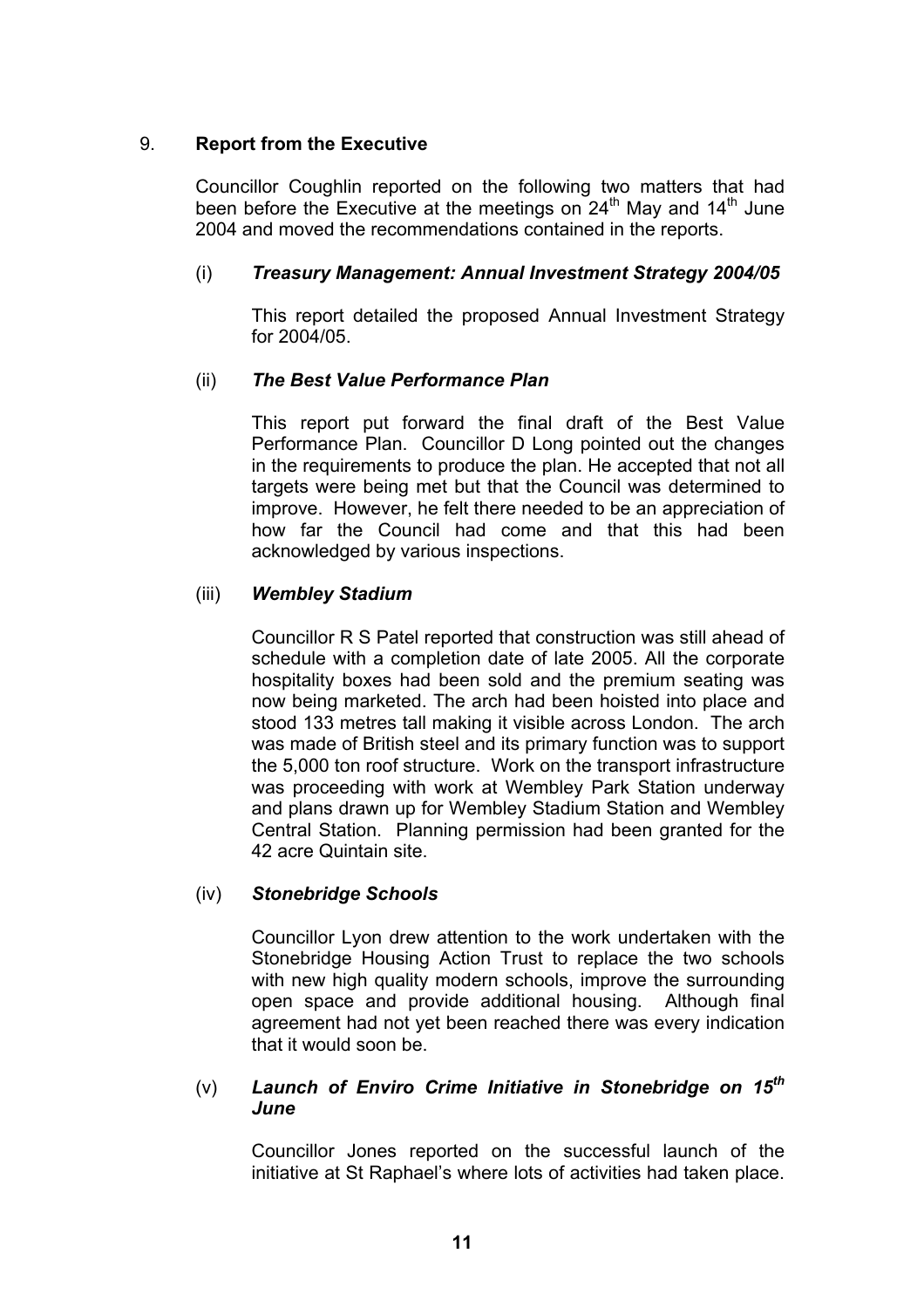The event marked the big increase in resources the Council had put into front line services to deal with this problem.

## 10. **Report from Vice-Chair of Overview Committee**

In the absence of Councillor Thompson, Councillor Nerva introduced the report. He pointed out the new task groups that were being established covering access to childcare places, access to financial services for excluded groups and household recycling. He referred to the TB report that had now been referred to the PCT and the Executive for their consideration and response and urged Members to read it and recognise it as a model piece of work.

## 11. **Report from Chair of Scrutiny Committee**

Councillor Taylor submitted his report and drew attention to the activity of members involved in meetings of the select committees and panels. He also outlined the items to be submitted to the Scrutiny Committee on 1<sup>st</sup> July.

### 12. **General Debate**

Members debated the items included under reports from the Executive and Chair of Scrutiny Committee.

Reference was made to the future of the adventure playground on Stonebridge Estate and it was suggested that resources could be directed to preserving this and all other playgrounds in the Borough. Mention was also made of the reports that the two schools on the estate were being considered for amalgamation. Councillor Lyon stated that consultation had shown there to be no support for amalgamating the schools and therefore this was not an option. The future of the playground had been taken up with the Housing Action Trust and it was understood that there were now no plans to remove it.

Some Members criticised the content of the Best Value performance plan for not showing how the Council intended to achieve the targets it currently was not meeting. It was pointed out that the Performance and Finance Select Committee monitored quarterly performance indicators and that some of the information still needed to be gathered or refined in order to be able to be sure the Council was delivering Best Value services. It was suggested that consequently the Best Value performance plan included information that did not measure real performance. The Chair of the Performance and Finance Select Committee stated that the opportunity to discuss performance indicators in detail was at the Select Committee. The Select Committee would make efforts to ensure that performance was being measured effectively and where it was not it would seek explanations.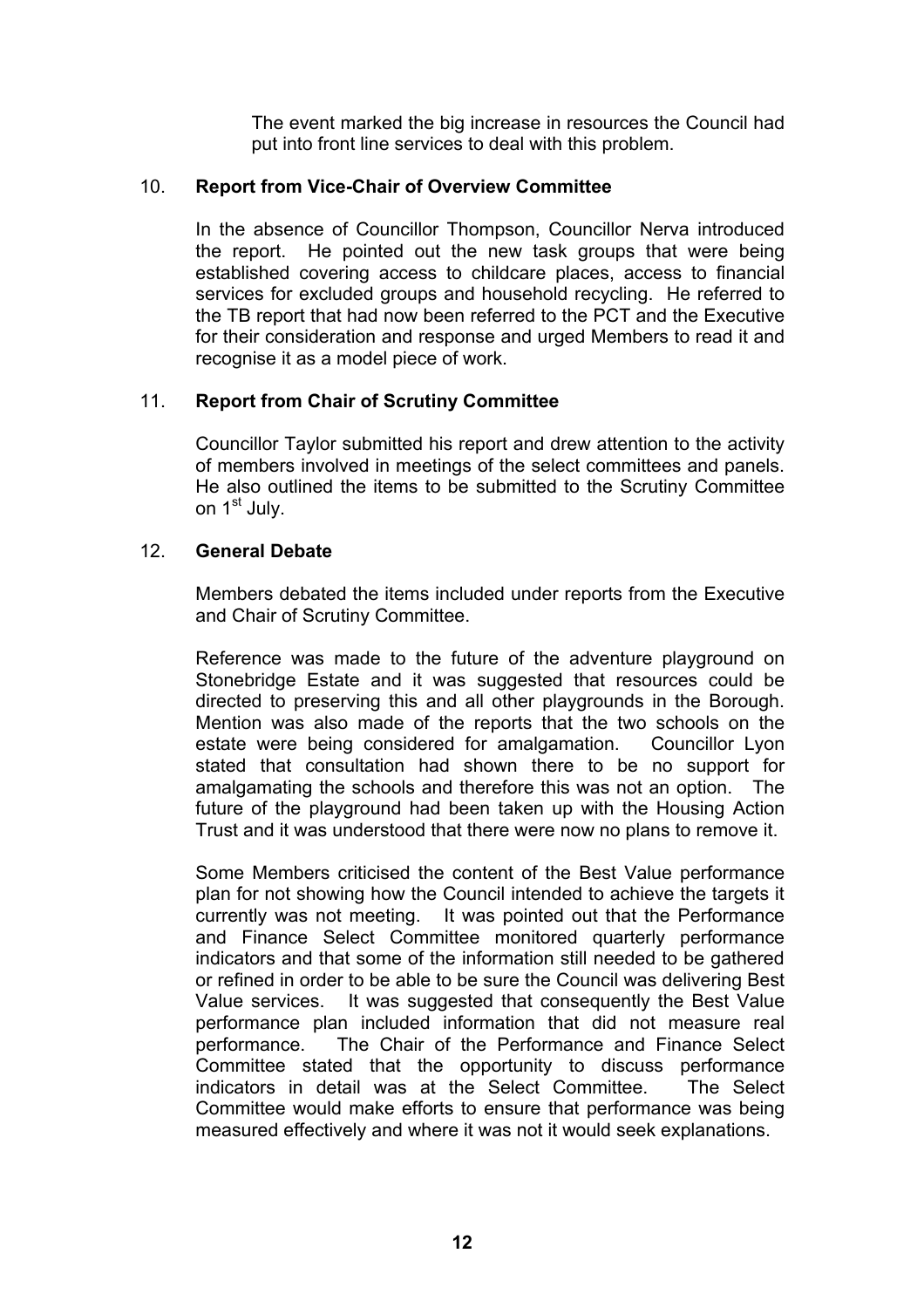Some Members expressed concern over aspects of the new Wembley Stadium. It was put that parking would be the biggest problem caused by the Stadium. There was also concern that the redevelopment of the stations would not be completed until well after the Stadium opened and even then this would only be achieved through weekend closure of the stations thereby disadvantaging the local residents. The other developments within the Wembley area would see a huge increase in the number of people living in the area, requiring new schools and health facilities to be built. Although the Council had money to build a new school no site had been identified. It was suggested that local residents were beginning to wonder if the Stadium would bring any advantages to them. In response it was pointed out that significant resources were being pumped into redeveloping the stations and that there would be enhanced tube and bus facilities by the time the Stadium opened.

On the issue of Post Office closures, it was pointed out that the Council did not succeed in saving four Post Offices from closing and only two had been prevented from closing.

The attention of the Council was drawn to the significant steps taken to increase the effectiveness of the Scrutiny role within the Council. It was said that it needed all Members to play a role in making Scrutiny work along with effective support from officers. Attention was drawn to the Scrutiny Annual Report for 2003/4 and all Members were urged to read it.

Councillor Coughlin responded to the general debate. He stated that the performance indicators showed that the Council had improved in the delivery of services. The issues around Stonebridge Park showed that press reports were sometimes misleading. There were sufficient Section 106 monies to provide for an additional primary and secondary school in the Wembley area and work was underway in identifying suitable sites. The provision of primary health care was the responsibility of the Health Authorities.

RESOLVED:-

(i) *Treasury Management – Annual Investment Strategy 2004/05* 

that the Annual Investment Strategy for 2004/05 be approved.

(ii) *The Best Value Performance Plan* 

that the Best Value Performance Plan for 2004/05 be agreed.

## 13. **Motions Selected by Leaders of the Opposition Groups**

(i) *Special Education Needs in Brent*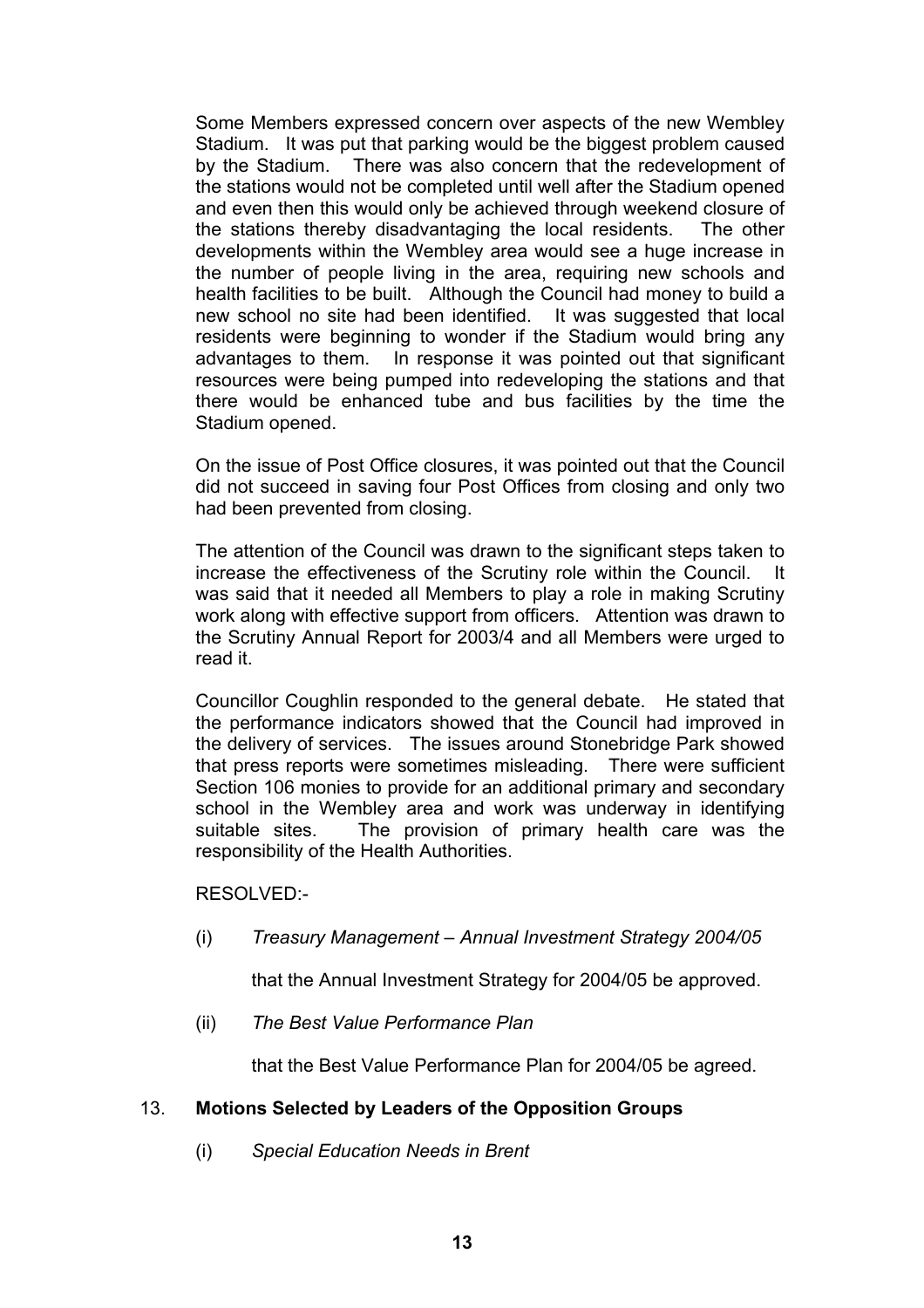Councillor R Blackman introduced his motion by saying that the Council had a proud record of looking after children with special educational needs but the problem was that parents chose to send their children to out of borough specialist schools. The special schools within the Borough had done an excellent job but the review had undermined their confidence. He stated that a clear message needed to go out that the Council would not be considering the closure of any of the special schools in the Borough.

The Council debated the motion. It was submitted that it was wrong to assume that the needs of children with special educational needs could always be met within mainstream schools. It was pointed out that if Grove Park School was to close the only alternative for parents would be a residential placement thereby driving up costs. A request was made for full consultation to take place with a published timetable of meetings.

In response support was given to the review in that the provision by Brent's special schools had not been reviewed for many years. Many children faced long journeys to out of borough schools. The Council was determined to address all the issues but would not ignore the needs of such children. The Council was consulting widely and it was not the intention to compromise the provision for children with special educational needs.

Whilst a review was accepted as necessary, some Members supported Councillor Blackman's request that an assurance be given that no school would face closure.

Councillor Lorber sought assurances that the review was not a cost saving exercise and that the necessary resources would be made available. He moved an amendment to the motion calling on the Executive to take account of alternative provision in North London and the very limited provision for children with severe physical disabilities. It sought the Council's support that any integration of facilities within mainstream schools should be fully resourced and that the range of choice should not be diminished. This was accepted by Councillor Blackman.

Councillor Taylor urged the Executive to listen to the views being expressed regarding the excellent work of the Borough's special schools and moved a further amendment to the motion that the subject be referred to the Lifelong Learning Scrutiny Panel with the request that it establishes a task group to look into the issues and report back in six months time. This was also accepted by Councillor Blackman. The Council agreed to vote on the motion as amended.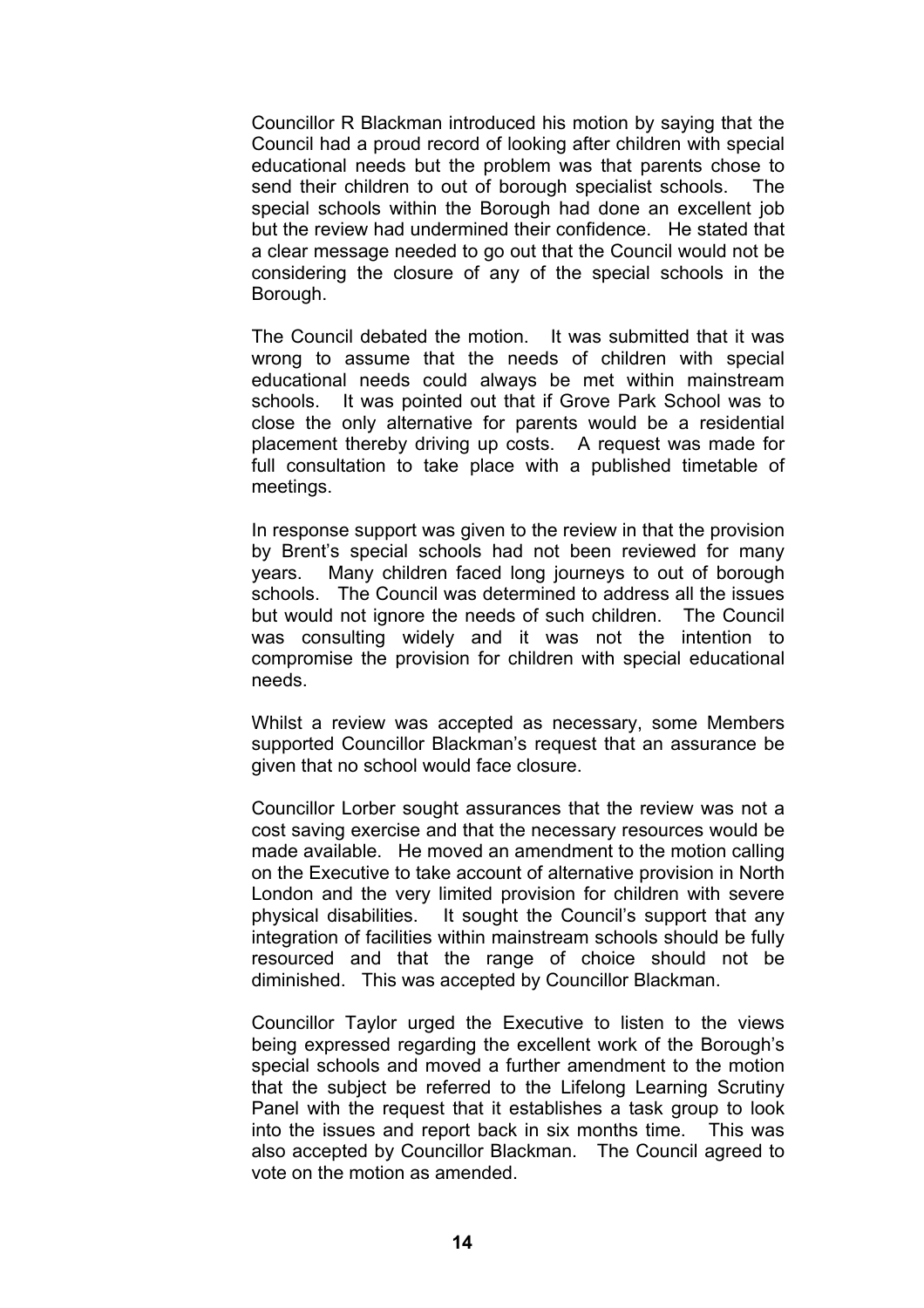Councillor Lyon responded that there were gaps in the services available for children with special educational needs and a large percentage of children were sent to out of borough schools. It was not acceptable not to confront these problems. There needed to be consideration of how needs could be met within Brent. The matter was open to full consultation and no final decisions would be taken before all the evidence had been gathered and satisfactory alternatives existed. Councillor Lyon moved a motion that had been circulated in his name at the meeting.

The motion submitted by Councillor Blackman as amended was put to the vote and declared LOST.

Councillor Blackman sought advice on Standing Orders that allowed an alternative motion to be submitted. The Borough Solicitor advised the Council that Standing Order 47(a) permitted this.

The alternative motion submitted by Councillor Lyon was then put to the vote and declared CARRIED.

RESOLVED:-

- i) that the Council notes:
	- (a) that the Labour Administration has fully funded SEN provision in Brent during its tenure. This is in stark contrast to the Conservative Party who failed to provide approximately £1m of statutory funding in its budget of 1996/97, which put at risk all SEN pupils and schools within Brent;
	- (b) that the proposals contained within the consultation document have arisen from OFSTED recommendations, the Best Value Review of SEN and are consistent with Government guidance in relation to SEN provision.
- ii) that the consultation as proposed be pursued and comments received before proposing a more detailed and formal consultation with parents in the autumn;
- iii) that the shape of future SEN provision within mainstream or specialist schools should be better suited and centred on the needs of pupils and that any final proposals will reflect that.